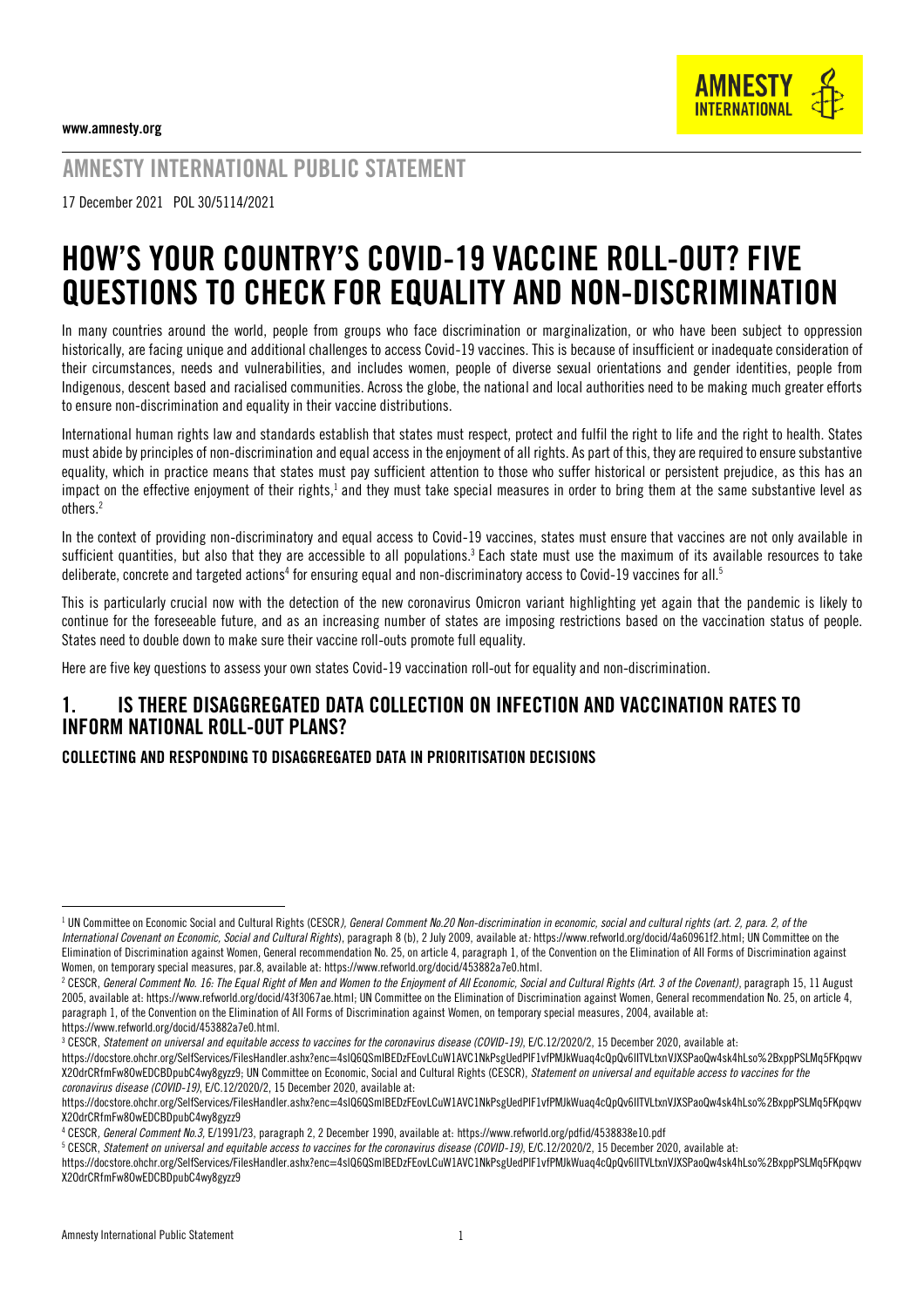A review of existing data conducted by Amnesty International indicates that states collecting disaggregated data on the basis of ethnicity or race, such as Brazil<sup>6</sup>, Canada<sup>7</sup>, United Kingdom<sup>8</sup> and the United States<sup>9</sup>, often report higher Covid-19 infection and death rates of racial and ethnic minorities compared to other groups across the country. It is very possible that this pattern is occurring globally however, countries collecting and reporting on data disaggregated data by race and ethnicity remain scarce. 10

Collecting and responding to disaggregated data on the basis of ethnicity or race is crucial to understand how different groups are affected by Covid-19 and to take active measures for addressing its disproportionate effects on particular populations. The Office of the High Commissioner for Human Rights has explained that: "States must recognize and provide for the differences and specific needs of groups that generally face particular health challenges, such as higher mortality rates or vulnerability to specific diseases. (…) Positive measures of protection are particularly necessary when certain groups of persons have continuously been discriminated against in the practice of States parties or by private actors."<sup>11</sup> Similarly, the WHO has also advised states to prioritize access to vaccines while taking into account the risks, needs and vulnerabilities of disadvantaged or persecuted ethnic, racial, gender and religious groups that are exposed to a higher risk from Covid-19.<sup>12</sup>

For example, Canada recommended to its' provinces/territories and local health units to prioritise adults living in Indigenous communities where infection could have disproportionate consequences, alongside all adults over 70 years of age and frontline health workers in their first immunisation stage.<sup>13</sup> This decision came as a result of data showing a rise in cases of infection in Indigenous communities and the likelihood of higher risk from Covid-19 for communities living in remote or isolated areas.<sup>14</sup> Data from past pandemics was also taken into consideration, such as the disproportionate impact on Indigenous communities by the H1N1 influenza pandemic.<sup>15</sup>

In the second immunisation stage, Canada recommended prioritising Indigenous communities that were not included in the first stage, together with racialized and marginalized communities disproportionately affected by Covid-19.<sup>16</sup> This decision was based on a number of factors, including available data in Canada showing that ethno-culturally diverse neighbourhoods showed higher rates of Covid-19 infections, deaths and hospitalisations.<sup>17</sup> For example, in Ontario hospitalisation and intensive care admissions were four times higher for ethnically diverse populations compared to the rest of the population, and mortality rates were twice as high.<sup>18</sup> Socio-demographic data in Ottawa showed that Covid-19 has had a disproportionate impact on racialised groups, particularly Black communities.<sup>19</sup>

<sup>8</sup> Public Health England, Disparities in the risk and outcomes of COVID-19, 2020, available at:

<sup>11</sup> OHCHR/WHO, *Fact Sheet No.31: The Right to Health,* [https://www.ohchr.org/documents/publications/factsheet31.pdf.](https://www.ohchr.org/documents/publications/factsheet31.pdf)

<sup>14</sup> Ibid; Statistics Canada, *Epidemiological summary of COVID-19 cases in First Nations communities*, data as of 24 August 2021, https://www.sac-

isc.gc.ca/eng/1589895506010/1589895527965



 $^6$  In Brazil, Black communities and Indigenous peoples have suffered higher mortality rates in comparison to their white counterparts. See: The Lancet – Global Health, Pedro Baqui, PhD, Ioana Bica, MPhil, Valerio Marra, PhD Ari Ercole, PhD, Prof Mihaela van der Schaar, PhD, Ethnic and regional variations in hospital mortality from COVID-19 in Brazil: a crosssectional observational study, 02 July 2020, available at[: https://www.thelancet.com/journals/langlo/article/PIIS2214-109X\(20\)30285-0/fulltext](https://www.thelancet.com/journals/langlo/article/PIIS2214-109X(20)30285-0/fulltext)

<sup>&</sup>lt;sup>7</sup> Canada has also reported that ethno-culturally diverse neighbourhoods, including Indigenous and South Asian people, have faced higher rates of COVID-19 infections, deaths and hospitalizations. Public Health Ontario, "COVID-19 in Ontario – A focus on diversity", 14 May 2021, [https://www.publichealthontario.ca/-/media/documents/ncov/epi/2020/06/covid-](https://www.publichealthontario.ca/-/media/documents/ncov/epi/2020/06/covid-19-epi-diversity.pdf?la=en)[19-epi-diversity.pdf?la=en.](https://www.publichealthontario.ca/-/media/documents/ncov/epi/2020/06/covid-19-epi-diversity.pdf?la=en) See also[: https://www.canada.ca/en/public-health/services/immunization/national-advisory-committee-on-immunization-naci/guidance-prioritization-key](https://www.canada.ca/en/public-health/services/immunization/national-advisory-committee-on-immunization-naci/guidance-prioritization-key-populations-covid-19-vaccination.html)[populations-covid-19-vaccination.html;](https://www.canada.ca/en/public-health/services/immunization/national-advisory-committee-on-immunization-naci/guidance-prioritization-key-populations-covid-19-vaccination.html) Disaggregated data on the basis of ethnicity or race is sometimes inconsistently reported from different provinces in Canada, see: [https://www.cbc.ca/news/canada/how-tracking-ethnicity-and-occupation-data-is-helping-fight-covid-19-1.6060900.](https://www.cbc.ca/news/canada/how-tracking-ethnicity-and-occupation-data-is-helping-fight-covid-19-1.6060900) 

https://assets.publishing.service.gov.uk/government/uploads/system/uploads/attachment\_data/file/908434/Disparities\_in\_the\_risk\_and\_outcomes\_of\_COVID\_August\_2020\_update .pdf

<sup>&</sup>lt;sup>9</sup> In the United States, according to the Centres for Disease Control and Prevention (CDC), Black and Latino Americans are hospitalised four times higher than their white counterparts. See: CDC, *COVID-19 Hospitalization and Death by Race/Ethnicity*, 30 November 2020[, https://www.cdc.gov/coronavirus/2019-ncov/covid-data/investigations-discovery/hospitalization](https://www.cdc.gov/coronavirus/2019-ncov/covid-data/investigations-discovery/hospitalization-death-by-race-ethnicity.html)[death-by-race-ethnicity.html.](https://www.cdc.gov/coronavirus/2019-ncov/covid-data/investigations-discovery/hospitalization-death-by-race-ethnicity.html) See also: The Guardian, *Exclusive: indigenous Americans dying from Covid at twice the rate of white Americans*, 4 February 2021, <https://www.theguardian.com/us-news/2021/feb/04/native-americans-coronavirus-covid-death-rate>

<sup>&</sup>lt;sup>10</sup> According to a study by the Lancet, which analysed 29 publications and national surveillance reports on notifications and outcomes of COVID-19, found that only two (7%) of them collected disaggregated data by ethnicity. According to Lancet's findings, none of the ten states that have reported the highest rates of COVID-19 cases (as of 21 April 2020), collect data related to ethnicity. The Lancet, Ethnicity and COVID-19: an urgent public health research priority, 21 April 2020, [https://www.thelancet.com/journals/lancet/article/PIIS0140-](https://www.thelancet.com/journals/lancet/article/PIIS0140-6736(20)30922-3/fulltext) [6736\(20\)30922-3/fulltext.](https://www.thelancet.com/journals/lancet/article/PIIS0140-6736(20)30922-3/fulltext) 

<sup>12</sup> WHO Strategic Advisory Group of Experts, *Values framework for the allocation and prioritization of COVID-19 vaccination*, 14 September 2020,

[https://apps.who.int/iris/bitstream/handle/10665/334299/WHO-2019-nCoV-SAGE\\_Framework-Allocation\\_and\\_prioritization-2020.1-eng.pdf?ua=1](https://apps.who.int/iris/bitstream/handle/10665/334299/WHO-2019-nCoV-SAGE_Framework-Allocation_and_prioritization-2020.1-eng.pdf?ua=1)

<sup>&</sup>lt;sup>13</sup> Government of Canada. *Guidance on the prioritization of key populations for COVID-19 immunization*[, https://www.canada.ca/en/public-health/services/immunization/national](https://www.canada.ca/en/public-health/services/immunization/national-advisory-committee-on-immunization-naci/guidance-prioritization-key-populations-covid-19-vaccination.html#a34)[advisory-committee-on-immunization-naci/guidance-prioritization-key-populations-covid-19-vaccination.html#a34.](https://www.canada.ca/en/public-health/services/immunization/national-advisory-committee-on-immunization-naci/guidance-prioritization-key-populations-covid-19-vaccination.html#a34)

<sup>&</sup>lt;sup>15</sup> Government of Canada, *Guidance on the prioritization of key populations for COVID-19 immunization*[, https://www.canada.ca/en/public-health/services/immunization/national](https://www.canada.ca/en/public-health/services/immunization/national-advisory-committee-on-immunization-naci/guidance-prioritization-key-populations-covid-19-vaccination.html#a34)[advisory-committee-on-immunization-naci/guidance-prioritization-key-populations-covid-19-vaccination.html#a34.](https://www.canada.ca/en/public-health/services/immunization/national-advisory-committee-on-immunization-naci/guidance-prioritization-key-populations-covid-19-vaccination.html#a34)  $16$  Ibid.

<sup>17</sup> Statistics of Canada, *COVID-19 mortality rates in Canada's ethno-cultural neighbourhoods*, 28 October 2020[, https://www150.statcan.gc.ca/n1/pub/45-28-](https://www150.statcan.gc.ca/n1/pub/45-28-0001/2020001/article/00079-eng.htm) [0001/2020001/article/00079-eng.htm](https://www150.statcan.gc.ca/n1/pub/45-28-0001/2020001/article/00079-eng.htm)

<sup>&</sup>lt;sup>18</sup> Public Health Agency of Canada, *Interim guidance on continuity of immunization programs during the COVID-19 pandemic*, available at: https://www.canada.ca/en/publichealth/services/immunization/national-advisory-committee-on-immunization-naci/interim-guidance-immunization-programs-during-covid-19-pandemic.html

<sup>&</sup>lt;sup>19</sup> Ottawa Public Health, *Report: Covid-19 and Racial Identity in Ottawa February to August 2020*, November 2020, https://www.ottawapublichealth.ca/en/reports-research-andstatistics/resources/Documents/covid-19/Special-Focus/Report---COVID-19-and-Racial-Identity-in-Ottawa-2020.pdf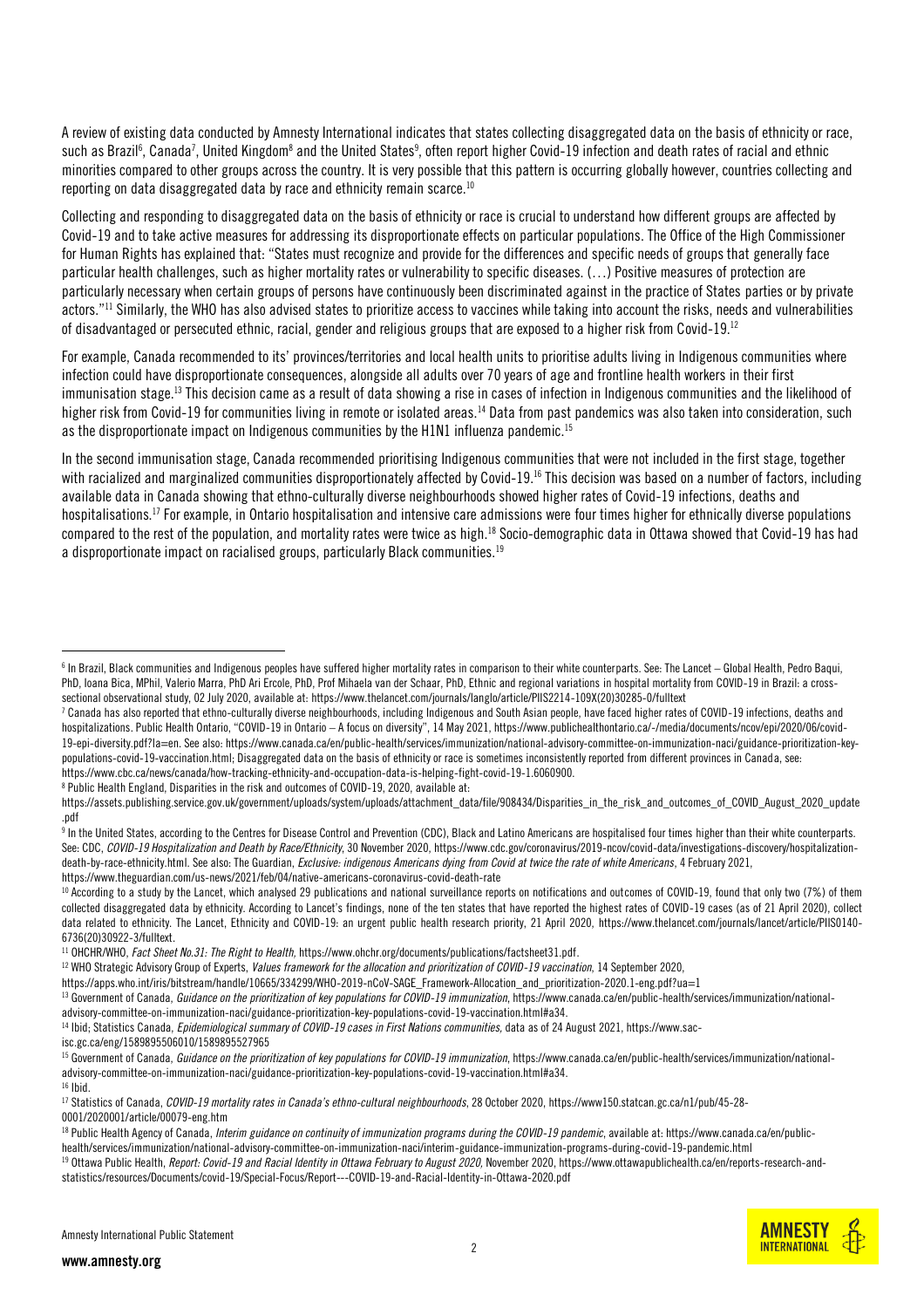Criteria of vaccine prioritisation has to be established through a transparent and adequate public consultation process and should also rely on medical needs and public health grounds.<sup>20</sup> The Committee on Economic Social and Cultural Rights (CESCR) has stated that prioritisation may be given to "health staff and care workers, or to persons presenting greater risks of developing a serious health condition if infected by SARS-COV-2 because of age, or preexisting conditions, or to those most exposed and vulnerable to the virus owing to social determinants of health, such as people living in informal settlements or other forms of dense or instable housing, people living in poverty, indigenous peoples, racialized minorities, migrants, refugees, displaced persons, incarcerated people and other marginalized and disadvantaged populations." <sup>21</sup> International human rights standards dictate that states need to also account for the fact that intersecting identities and statuses compound on discrimination and inequality.<sup>22</sup>

#### COLLECTING AND RESPONDING TO DISAGGREGATED DATA ON VACCINATION RATES

Apart from collecting and responding to disaggregated data regarding Covid-19 infections, hospitalisation and death rates, states should also collect, and report disaggregated data regarding vaccine uptake. This is crucial, to be able to monitor whether there is equality in access to vaccines, or whether and the extent to which some groups of people are being left out or not fully benefitting from vaccination roll-outs.

As of 16 November 2021, Centers for Disease Control and Prevention in the U.S. reported that race/ethnicity was known for 62% of people that received at least one dose of the Covid-19 vaccine.<sup>23</sup> Nearly two thirds of them or 60% were white, 11% were Black and 17 % were Hispanic.<sup>24</sup> Compared to their percentage within the population more broadly, Black people are less likely to get vaccinated, leaving them at heightened risk from the virus.<sup>25</sup>

Similarly, in England, vaccine uptake varies across ethnic groups. According to data collected between December 2020 and April 2021, all ethnic minority groups had lower uptake rates in comparison with the white British population.<sup>26</sup> People identifying as Black Caribbean and Black African had the lowest vaccination rates (66.8% and 71.2% respectively), followed by people from Pakistani backgrounds (78.4%).<sup>27</sup>

In Lebanon, available data from early 2021 suggested that Syrian refugees have died from Covid-19 at a rate more than four times the national average and Palestinian refugees have died three times more than the national average.<sup>28</sup> Nevertheless, according to data from early 2021 from the government's Covid-19 vaccine registration and tracking platform, only 12% of those vaccinated are non-Lebanese.<sup>29</sup> despite the fact that they constitute at least 30% of the population.<sup>30</sup>

Information collected by Amnesty International over the course of 2021 shows that numerous states are not collecting any data on vaccine uptake disaggregated by ethnicity or race.

The UN Committee on Economic, Social and Cultural Rights (CESCR) stated that "disaggregation of health and socio-economic data according to sex is essential for identifying and remedying inequalities in health".<sup>31</sup> According to a civil society Covid-19 Sex-Disaggregated Data Tracker, which collects and reports data from official sources of 204 countries and territorial entities on Covid-19 vaccinations, testing, positive cases, hospitalizations, ICU admissions and deaths, only 49 of 204 monitored countries and territorial entities report sex-disaggregated data on



<sup>20</sup> CESCR, *Statement on universal and equitable access to vaccines for the coronavirus disease (COVID-19)*, E/C.12/2020/2, 15 December 2020, available at:

[https://docstore.ohchr.org/SelfServices/FilesHandler.ashx?enc=4slQ6QSmlBEDzFEovLCuW1AVC1NkPsgUedPlF1vfPMJkWuaq4cQpQv6lITVLtxnVJXSPaoQw4sk4hLso%2BxppPSLMq5FKpqwv](https://docstore.ohchr.org/SelfServices/FilesHandler.ashx?enc=4slQ6QSmlBEDzFEovLCuW1AVC1NkPsgUedPlF1vfPMJkWuaq4cQpQv6lITVLtxnVJXSPaoQw4sk4hLso%2BxppPSLMq5FKpqwvX2OdrCRfmFw8OwEDCBDpubC4wy8gyzz9) [X2OdrCRfmFw8OwEDCBDpubC4wy8gyzz9](https://docstore.ohchr.org/SelfServices/FilesHandler.ashx?enc=4slQ6QSmlBEDzFEovLCuW1AVC1NkPsgUedPlF1vfPMJkWuaq4cQpQv6lITVLtxnVJXSPaoQw4sk4hLso%2BxppPSLMq5FKpqwvX2OdrCRfmFw8OwEDCBDpubC4wy8gyzz9)

 $21$  Ibid.

<sup>22</sup> CESCR*, General Comment No.20 Non-discrimination in economic, social and cultural rights (art. 2, para. 2, of the International Covenant on Economic, Social and Cultural Rights*), paragraph 27, 2 July 2009, available at*:* https://www.refworld.org/docid/4a60961f2.html; CEDAW, *General Recommendation No.35 on gender-based violence against women, updating general recommendation No. 19*, CEDAW/C/GC/35, 2017, available at: https://tbinternet.ohchr.org/Treaties/CEDAW/Shared%20Documents/1\_Global/CEDAW\_C\_GC\_35\_8267\_E.pdf; Committee on the Elimination of all forms of Racial Discrimination, General Recommendation 27 ondiscrimination against Roma, UN Doc. CERD/C/GC/27, Para 1.6, available at: http://tbinternet.ohchr.org/\_layouts/treatybodyexternal/Download. aspx?symbolno=INT%2fCERD%2fGEC%2f7499&Lang=en.

<sup>&</sup>lt;sup>23</sup> Centers for Disease Control and Prevention, *Demographic Characteristics of People Receiving COVID-19 Vaccinations in the United States, last accessed on 27 October 2021,* <https://covid.cdc.gov/covid-data-tracker/#vaccination-demographic>

<sup>24</sup> Ibid.

<sup>25</sup> Kaiser Family Foundation, *Latest Data on COVID-19 Vaccinations by Race/Ethnicity*, 26 October 2021, https://www.kff.org/coronavirus-covid-19/issue-brief/latest-data-on-covid-19 vaccinations-by-race-ethnicity/

 $^{26}$  Office of National Statistics, Coronavirus and vaccination rates in people aged 50 years and over by socio-demographic characteristic, England: 8 December 2020 to 12 April 2021, last accessed on 1 December 2021,

[https://www.ons.gov.uk/peoplepopulationandcommunity/healthandsocialcare/healthinequalities/bulletins/coronavirusandvaccinationratesinpeopleaged70yearsandoverbysociodemogra](https://www.ons.gov.uk/peoplepopulationandcommunity/healthandsocialcare/healthinequalities/bulletins/coronavirusandvaccinationratesinpeopleaged70yearsandoverbysociodemographiccharacteristicengland/8december2020to12april2021) [phiccharacteristicengland/8december2020to12april2021](https://www.ons.gov.uk/peoplepopulationandcommunity/healthandsocialcare/healthinequalities/bulletins/coronavirusandvaccinationratesinpeopleaged70yearsandoverbysociodemographiccharacteristicengland/8december2020to12april2021)

<sup>27</sup> Ibid.

<sup>28</sup> Reuters, *Palestinian refugees in Lebanon three times more likely to die with COVID-19*, February 2021[, https://www.reuters.com/article/us-lebanon-refugees-health-trfn](https://www.reuters.com/article/us-lebanon-refugees-health-trfn-idUSKBN2AG22M)[idUSKBN2AG22M;](https://www.reuters.com/article/us-lebanon-refugees-health-trfn-idUSKBN2AG22M) Reuters, *Lebanon's COVID-19 vaccine drive hit by row over MPs' queue-jumping*, 23 February 2021[, https://news.trust.org/item/20210223150529-d9fjo/](https://news.trust.org/item/20210223150529-d9fjo/) <sup>29</sup> Government of Lebanon, *Inter-Ministerial and Municipal Platform for Assessment, Coordination and Tracking*, https://impact.cib.gov.lb/home?dashboardName=vaccine

<sup>&</sup>lt;sup>30</sup> Human Rights Watch, 6 April 2021, *Lebanon: Refugees, Migrants Left Behind in Vaccine Rollout*, https://www.hrw.org/news/2021/04/06/lebanon-refugees-migrants-left-behindvaccine-rollout

<sup>31</sup> CESCR, General Comment No.14, *The Right to the Highest Attainable Standard of Health (Art.12)*, E/C.12/2000/4, paragraph 20. Available at: https://www.refworld.org/pdfid/4538838d0.pdf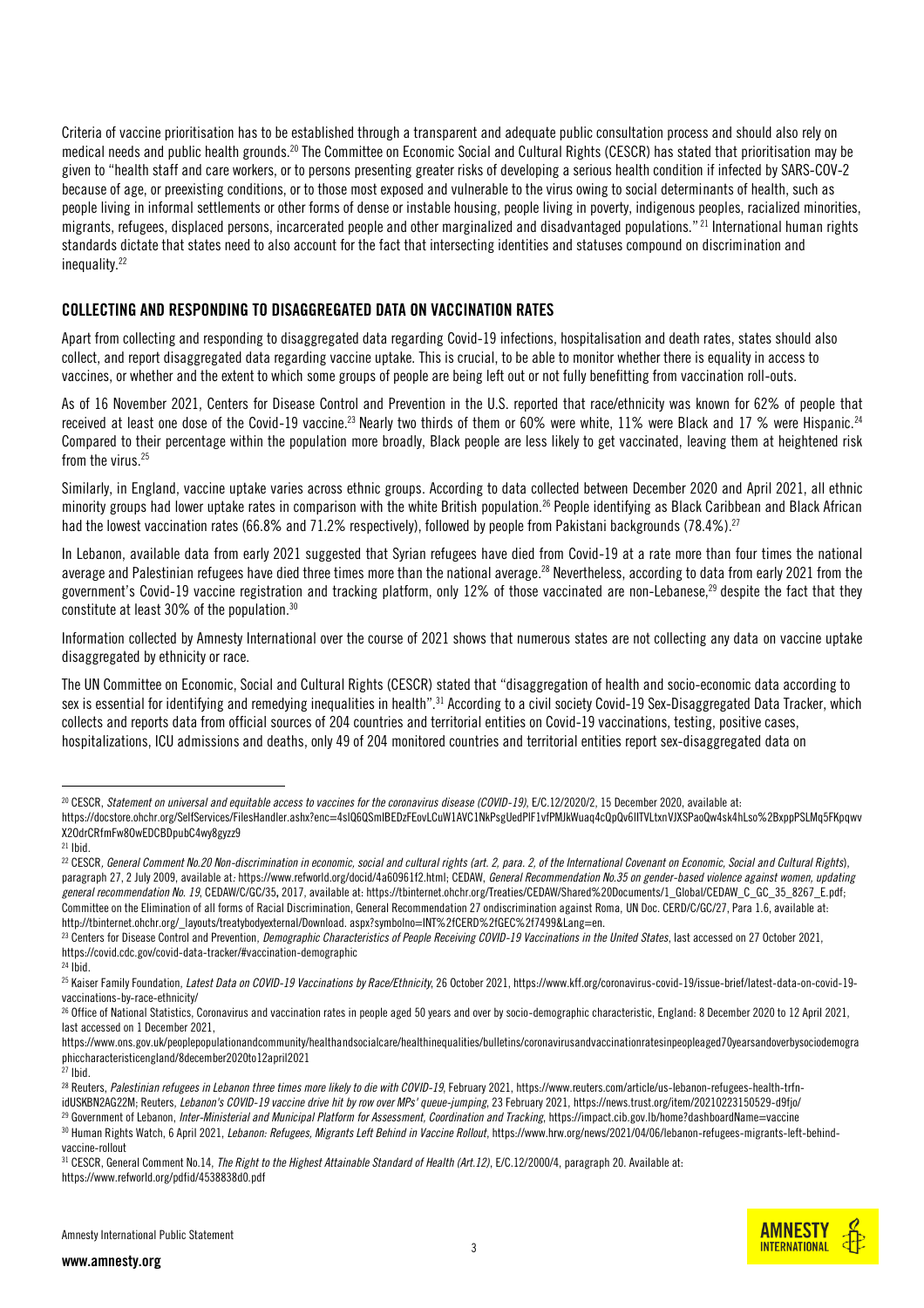individuals that have received at least one dose.<sup>32</sup> The data collected by the tracker shows that generally, with some variations among countries, men are less likely than women to get tested for Covid-19, however they are more likely to be hospitalised and to die from the virus.<sup>33</sup> Amongst countries reporting sex disaggregated vaccination rate data, women and men have received similar vaccination rates.<sup>34</sup> However, the vaccine uptake varies in different countries for example in Barbados 59% of vaccinated people are women, whereas in Gabon only 22% of vaccinated individuals are women<sup>35</sup> and in South Sudan only 40% of those vaccinated are women.<sup>36</sup> Also, it remains unclear how many countries are collecting data through an intersectional lens which is essential to understanding and addressing barriers in accessing vaccines for persons facing intersectional discrimination.

The current global data gap on sex/gender is hindering an adequate understanding of how patriarchal societal, community and family dynamics affect Covid-19 immunization programs.<sup>37</sup>

Very few states collect data on sexual orientation and gender identity with regards to vaccination. Austria for example, is reporting Covid-19 vaccination data that includes data on non-binary populations.<sup>38</sup> A few states or districts in the U.S.A. collect and report on some data on sexual orientation and gender identity, including Washington D.C., Rhode Island and Pennsylvania.<sup>39</sup>

Amnesty International calls on governments to collect and analyse disaggregated data on Covid-19 on reported cases, deaths and vaccine uptake rates disaggregated by sex/gender, sexual orientation<sup>40</sup>, gender identity,<sup>41</sup> age, Indigenous status, race, ethnicity, work and descent, disability, among other identities and statuses, as well as collect and analyse data on intersectional identities.

Amnesty International also calls on states to collect and analyse data on Covid-19 new positive cases, deaths and vaccine uptake rates disaggregated by migrant or refugee status, while guaranteeing that accessing health services will not be linked to the legal status and ensuring that personal data collected by health and humanitarian providers will not be shared with law enforcement and used for immigration enforcement.

Providing any data disaggregated by sex/gender, age, Indigenous status, race, ethnicity, work and descent, disability, sexual orientation, gender identity, migrant or refugee status, among other identities and statuses, should always be voluntary and anonymous. Data collection should not allow states to trace the data provided back to the individuals or particular communities. All data collected should be made available to the public in a transparent and accessible manner. 42

## 2. IS THERE ADEQUATE ACCESS TO INFORMATION ON COVID-19 AND NATIONAL ROLL-OUT PLANS IN RELEVANT LANGUAGES AND ACCESSIBLE FORMATS IN CULTURALLY APPROPRIATE WAYS?

The right to health encompasses non-discriminatory access to health facilities, goods and services, including "the right to seek, receive and impart information and ideas concerning health issues."<sup>43</sup> All people, without exception, should have access to relevant information on Covid-19 and the state response, including national vaccine allocation plans in order to be able to make informed decisions about their health. <sup>44</sup> States must ensure that vaccination plans are available in formats and languages that are understandable for their respective populations, including languages national or ethnic, religious, linguistic communities, Indigenous languages, as well as languages spoken by refugees, asylum seekers, and migrants.

 $\overline{a}$ 

https://app.powerbi.com/view?r=eyJrIjoiYzZkMGRmYjQtZTQzYS00MTVjLWEzNzItMDI0YzU4NGQ5NjJlIiwidCI6ImY2MTBjMGI3LWJkMjQtNGIzOS04MTBiLTNkYzI4MGFmYjU5MCIsImMiOjh9 <sup>37</sup> WHO, Hedari, Goodman, *Critical sex and gender considerations for equitable research, development and delivery of Covid-19 vaccines*, 19 April 2021.

<https://www.amnesty.org/download/Documents/POL3034092020ENGLISH.PDF>



<sup>32</sup> The Sex, Gender and Covid-19 Health Policy Portal, *The COVID-19 Sex-Disaggregated Data Tracker*, last update: 1 December 2021, https://globalhealth5050.org/wpcontent/uploads/October-2021-data-tracker-update.pdf

 $33$  Ibid.

<sup>34</sup> Ibid.

<sup>35</sup> Ibid.

<sup>36</sup> Republic of South Sudan, Ministry of Health, *Covid-19 Vaccination Reports and Dashboard*, last accessed on 1 December 2021,

<sup>38</sup> Bundesministerium, Soziales, Gesundheit, Pflege und Konsumentenschutz, *Corona Schutzimpfung in Österreich, Dashboard*, last accessed on 16 December 2021, available at: <https://info.gesundheitsministerium.at/>

<sup>39</sup> New York Times, *In Covid Vaccine Data, L.G.B.T.Q. People Fear Invisibility*, 7 May 2021[, https://www.nytimes.com/2021/05/07/health/coronavirus-lgbtq.html](https://www.nytimes.com/2021/05/07/health/coronavirus-lgbtq.html)

<sup>40</sup> States criminalizing sexual orientation or gender identity should not collect data on sexual orientation and gender identity from their respective populations. Amnesty International calls on these states to review and amend or repeal all legislation which could result in the discrimination, prosecution and punishment of people solely for their sexual orientation or gender identity.

<sup>41</sup> Ibid.

<sup>42</sup> Amnesty International, *A fair shot, ensuring universal access to covid-19 diagnostics, treatments and vaccines*, 2020,

<sup>43</sup> CESCR, *General Comment No.14, The Right to the Highest Attainable Standard of Health (Art.12)*, E/C.12/2000/4, paragraph 12. Available at:

<https://www.refworld.org/pdfid/4538838d0.pdf>

<sup>44</sup> OHCHR, *Human Rights and Access to Covid-19 Vaccines*, 17 December 2020, available a[t https://www.ohchr.org/Documents/Events/COVID-19\\_AccessVaccines\\_Guidance.pdf.](https://www.ohchr.org/Documents/Events/COVID-19_AccessVaccines_Guidance.pdf) See also: Amnesty International, *A fair shot, ensuring universal access to covid-19 diagnostics, treatments and vaccines*, 2020, <https://www.amnesty.org/download/Documents/POL3034092020ENGLISH.PDF>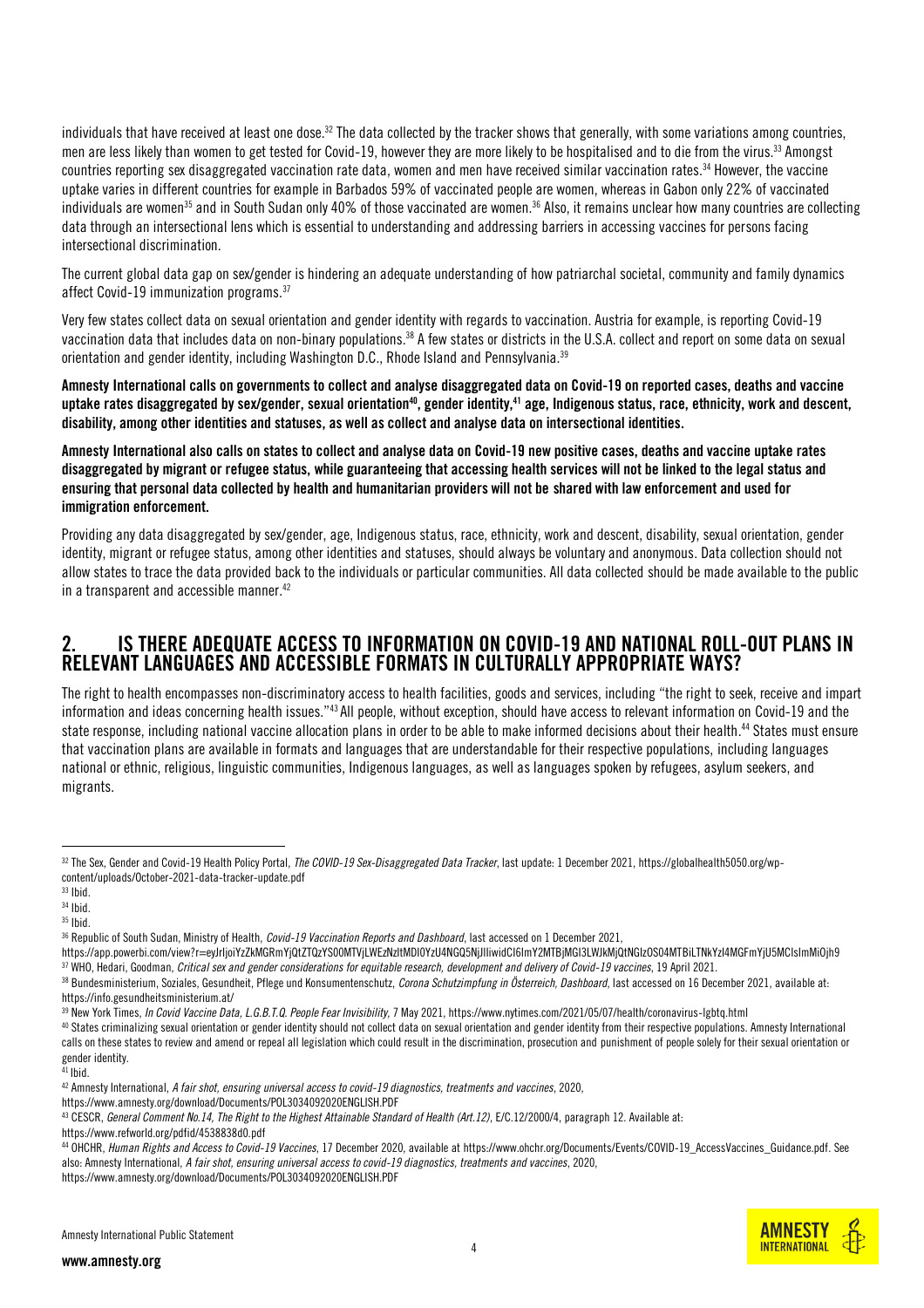During the first year of the pandemic countries including Mexico, Peru, Brazil and Colombia published materials related to Covid-19 in Indigenous languages and Amnesty urged them to do the same with national vaccination plans, as well as take additional steps to ensure the information reaches the people it is intended for.<sup>45</sup> For example, in Latin America and Caribbean, 40% of the households have no access to internet.<sup>46</sup> Amnesty International acknowledged that publishing the plans on the internet is an important first step but has called on governments to disseminate information on vaccination plans through other channels such as radio stations run by Indigenous or afro-descendant populations, or other channels.<sup>47</sup>

Worldwide it is estimated that only 51% of the world population is connected to the internet.<sup>48</sup> Those without access to internet are disproportionately poor, rural, older and female.<sup>49</sup> In addition to the overall limited or lack of connection to the internet, women in many settings face more barriers in accessing health facilities and services or vaccination sites compared with men, including more limited access to information on vaccines.<sup>50</sup> Additionally, women and gender diverse people may face sexual harassment and gender-based violence when accessing health goods and services, including vaccines.<sup>51</sup> The WHO has stressed that addressing gender-related barriers in the vaccine planning and roll out process is a must, particularly for the most marginalised groups.<sup>52</sup> Logistic planning around vaccine delivery has to rely on context-specific knowledge of health seeking behaviours of women, men and gender diverse people. 53

In Uganda, information related to Covid-19 prevention, restrictions and other measures has not been announced in Indigenous languages, leaving many Indigenous people without access to crucial public health information on Covid-19.<sup>54</sup> A member of an Indigenous group in Uganda told Amnesty International about cases of Batwa people who were arrested for breaching imposed lockdown measures and held overnight in detention, without being previously informed of such measures in a language they understand or in a culturally appropriate way.<sup>55</sup>

In Namibia, Indigenous San people face major obstacles in the realisation of their right to health because of language barriers between them and the healthcare providers.<sup>56</sup> This has continued to be a challenge during Covid-19. Various respondents in community discussions have told Amnesty International that they did not receive information about the pandemic in San language.<sup>57</sup>

Amnesty International calls on states to provide broad access to vaccine allocation plans and implement pro-active information campaigns in languages and formats understandable and reachable to their respective populations in order to ensure everyone free, unhindered and easy access to information that is credible, reliable and objective. 58

## 3. IS THERE AN EFFORT TO ADDRESS BARRIERS TO PEOPLE GETTING VACCINATED, INCLUDING DISTRUST IN HEALTH INSTITUTIONS BY HISTORICALLY MARGINALISED GROUPS AND THE SPREAD OF FALSE OR MISLEADING INFORMATION?

In the context of the pandemic, states have a particular obligation to conduct public health information campaigns about Covid-19 and vaccines. This is a crucial component of the right to health, as individuals can only make informed decisions about their health when they are given accurate, timely and accessible information. To make this information truly accessible, states should make every effort to ensure it reaches all social groups, particularly the most marginalized and ensure no-one is left behind.

## TACKLING THE SPREAD OF FALSE AND MISLEADING INFORMATION

 $\overline{a}$ 

<sup>55</sup> Ibid.



<sup>45</sup> Amnesty International, *Vaccines in the Americas: Ten human rights musts to ensure health for all*, 1 March 2021, page 13, available at

<https://www.amnesty.org/en/documents/amr01/3797/2021/en/>

<sup>46</sup> Conectas, *Without light there is no internet, and without internet there is no virtuality*, available at: https://www.connectas.org/pandemia-sin-luz-sin-internet-sin-virtualidad/. This report uses international updated data from the International Telecommunication Union. See also: Amnesty International, *Vaccines in the Americas, Ten Human Rights Musts to Ensure Health for All*, 1 March 2021.

<sup>&</sup>lt;sup>47</sup> Amnesty International, *Vaccines in the Americas: Ten human rights musts to ensure health for all*, 1 March 2021, page 13, available at

<https://www.amnesty.org/en/documents/amr01/3797/2021/en/>

<sup>48</sup> International Telecommunication Union, *Percentage of female and male population using the Internet*, 2019[, https://www.itu.int/en/ITU-D/Statistics/Pages/ff2020interactive.aspx](https://www.itu.int/en/ITU-D/Statistics/Pages/ff2020interactive.aspx) <sup>49</sup> OHCHR, *Report: Promotion, protection and enjoyment of human rights on the Internet: ways to bridge the gender digital divide from a human rights perspective*, A/HRC/35/9, 5 May 2017, https://undocs.org/A/HRC/35/9

 $50$  Ibid.

<sup>51</sup> WHO, *Expanding reach: Addressing gender barriers in COVID-19 vaccine rollout*, 3 May 2021[, https://www.who.int/news/item/03-05-2021-expanding-reach-addressing-gender](https://www.who.int/news/item/03-05-2021-expanding-reach-addressing-gender-barriers-in-covid-19-vaccine-rollout)[barriers-in-covid-19-vaccine-rollout](https://www.who.int/news/item/03-05-2021-expanding-reach-addressing-gender-barriers-in-covid-19-vaccine-rollout)

 $52$  Ihid.

<sup>53</sup> Ibid.

<sup>54</sup> Amnesty International, *Interview a member of an Indigenous group in Uganda*, April 2021.

<sup>56</sup> Amnesty International, *Namibia: "We don't feel well treated": Tuberculosis and the Indigenous San peoples of Namibia*, 6 October 2021,

https://www.amnesty.org/en/documents/afr42/4784/2021/en/  $57$  lbid.

<sup>58</sup> Amnesty International, *A fair shot, ensuring universal access to covid-19 diagnostics, treatments and vaccines*, 2020, <https://www.amnesty.org/download/Documents/POL3034092020ENGLISH.PDF>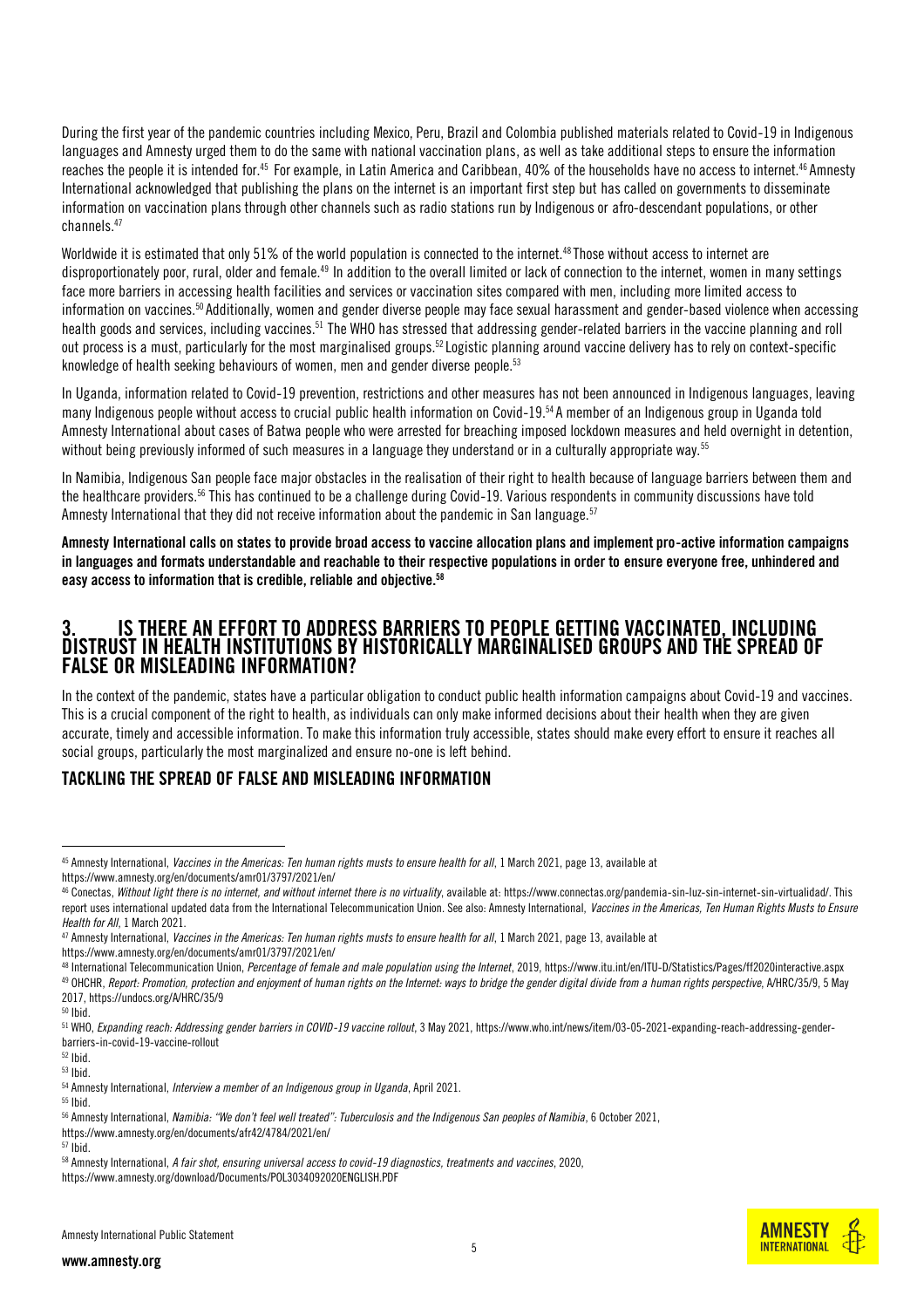In the UK, misinformation campaigns targeting ethnic minority groups have used religious concerns to spread false information stating that Covid-19 vaccines contain pork or alcohol, that they are a method of population control or that they could change the DNA of the recipient.<sup>59</sup> The UK government committed to allocating over 23 million pounds to local councils and other groups in England to encourage people most at risk to take the Covid-19 vaccine, including minority groups, through trying to tackle misinformation.<sup>60</sup>

Widespread misinformation campaigns have also falsely claimed that the Covid-19 vaccine has an impact on fertility in women<sup>61</sup> seen in a number of countries, including UK<sup>62</sup>, the U.S.A.<sup>63</sup> Australia<sup>64</sup>, Montenegro,<sup>65</sup> South Sudan,<sup>66</sup> Nigeria and others.<sup>67</sup> There is no evidence that would support claims that the Covid-19 vaccine causes infertility.<sup>68</sup> Nevertheless, the spread of false claims about the risks of infertility from the vaccine has caused many women to be sceptical about Covid-19 immunisation.<sup>69</sup> In Australia, the government launched a Covid-19 vaccine information campaign targeting primarily women aged 30-39, after health department research found that they are most vaccine-hesitant group in Australia.<sup>70</sup>

Around the world, there have been reports indicating that the Covid-19 vaccine may cause short-term side effects on menstruation cycles.<sup>71</sup> The absence of official information in relation to such side effects has been used by some anti-vaccine campaigners, who have used people's personal experiences to falsely claim that vaccines are part of a sterilisation plot led by global elites.<sup>72</sup> Despite this, there is insufficient dissemination of targeted information messages from public health institutions in regard to the potential impact on the menstruation cycle from the Covid-19 vaccine, which has contributed to fuel misinformation.

Research shows that pregnant women/pregnant people are more likely to develop severe illness from Covid-19, in comparison to those who are not pregnant.<sup>73</sup> At the initial stages of Covid-19 vaccine roll-out, contradictory information on safety of Covid-19 vaccines during pregnancy was provided by global and national public health organisations such as the WHO and the U.S.'s CDC.<sup>74</sup> This came mainly as a result of a historical practice excluding pregnant and breastfeeding women from vaccine clinical trials and biomedical research, which is now being challenged.<sup>75</sup> The limited data and different official recommendations on the safety of the Covid-19 vaccine for pregnant women/people created the conditions for the spread of misinformation and conspiracy theories about the risks of the vaccine for pregnant women and false claims about its impact on fertility.<sup>76</sup>

<sup>63</sup> https://edition.cnn.com/2021/05/10/health/covid-vaccine-infertility-myth-wellness/index.html

vaccine?CMP=Share\_iOSApp\_Other&\_\_twitter\_impression=true&fbclid=IwAR3KbgeZ31zsQzX0bl6SmAsx9iJZBucmJmR99gaIDIIwzOfP8ItxoGtwHgc. However, this governmental measure was criticized for not examining and addressing the reasons behind the vaccine hesitancy of women.

<sup>71</sup> BBC, *Covid vaccine: Period changes could be a short-term side effect*, 13 May 2021, https://www.bbc.com/news/health-56901353



<sup>&</sup>lt;sup>59</sup> Guardian, Vaccine hesitancy: what is behind the fears circulating in BAME communities?, 26 January 2021[, https://www.theguardian.com/news/audio/2021/jan/26/vaccine](https://www.theguardian.com/news/audio/2021/jan/26/vaccine-hesitancy-what-is-behind-the-fears-circulating-in-bame-communities-podcast)[hesitancy-what-is-behind-the-fears-circulating-in-bame-communities-podcast](https://www.theguardian.com/news/audio/2021/jan/26/vaccine-hesitancy-what-is-behind-the-fears-circulating-in-bame-communities-podcast) See also[: https://thehill.com/blogs/pundits-blog/healthcare/347780-black-americans-dont-have-trust](https://thehill.com/blogs/pundits-blog/healthcare/347780-black-americans-dont-have-trust-in-our-healthcare-system)[in-our-healthcare-system](https://thehill.com/blogs/pundits-blog/healthcare/347780-black-americans-dont-have-trust-in-our-healthcare-system)

<sup>&</sup>lt;sup>60</sup> UK Government, *Community Champions to give COVID-19 vaccine advice and boost take up*, 25 January 2021, https://www.gov.uk/government/news/community-champions-to-givecovid-19-vaccine-advice-and-boost-take-up

<sup>61</sup> USA Today, *Fact check: A false post on social media claims COVID-19 vaccine causes infertility in women*, 14 December 2020,

<https://www.usatoday.com/story/news/factcheck/2020/12/14/fact-check-no-evidence-covid-19-vaccine-causes-infertility-women/3884328001/>

<sup>62</sup> UK Parliament, *COVID-19 vaccine misinformation*, 26 April 2021, https://post.parliament.uk/covid-19-vaccine-misinformation/

<sup>&</sup>lt;sup>64</sup>Australian Government, Department of Health, *Is it true? Do COVID-19 vaccines cause infertility?*, last accessed on 2 August 2021[, https://www.health.gov.au/initiatives-and](https://www.health.gov.au/initiatives-and-programs/covid-19-vaccines/is-it-true/is-it-true-do-covid-19-vaccines-cause-infertility)[programs/covid-19-vaccines/is-it-true/is-it-true-do-covid-19-vaccines-cause-infertility](https://www.health.gov.au/initiatives-and-programs/covid-19-vaccines/is-it-true/is-it-true-do-covid-19-vaccines-cause-infertility)

<sup>65</sup> Amnesty International, *Information from contacts on the ground, Ulqin, Montenegro*, 9 May 2021.

<sup>66</sup> Anadolu Agency, *Women in South Sudan shy away from COVID-19 jabs*, 28 September 2021, https://www.aa.com.tr/en/africa/women-in-south-sudan-shy-away-from-covid-19 jabs/2376603

 $\frac{2}{67}$  In late 2020, claims without providing any evidence that Covid-19 vaccines cause infertility in women were raised by a petition to Europe's medicines regulator calling to halt Covid-19 vaccine clinical trials. The petition was co-authored by a semi-retired British scientist, Michael Yeadon - a former vice president of Pfizer. Reuters, *Special Report-The Ex-Pfizer scientist who became an anti-vax hero*, 18 March 2021, https://www.reuters.com/investigates/special-report/health-coronavirus-vaccines-skeptic/

<sup>68</sup> CDC, *COVID-19 Vaccines While Pregnant or Breastfeeding*, 11 August 2021[, https://www.cdc.gov/coronavirus/2019-ncov/vaccines/recommendations/pregnancy.html;](https://www.cdc.gov/coronavirus/2019-ncov/vaccines/recommendations/pregnancy.html) See also: New York Times, "No, There Isn't Evidence That Pfizer's Vaccine Causes Infertility", 10 December 2020, [https://www.nytimes.com/2020/12/10/technology/pfizer-vaccine-infertility](https://www.nytimes.com/2020/12/10/technology/pfizer-vaccine-infertility-disinformation.html)[disinformation.html](https://www.nytimes.com/2020/12/10/technology/pfizer-vaccine-infertility-disinformation.html)

<sup>69</sup> 19th News, "Women may be more worried about COVID-19 vaccines. Experts say addressing their fears is essential", 2 February 2021, [https://19thnews.org/2021/02/women-may-be](https://19thnews.org/2021/02/women-may-be-more-worried-about-covid-19-vaccines-experts-say-addressing-their-fears-is-essential/)[more-worried-about-covid-19-vaccines-experts-say-addressing-their-fears-is-essential/](https://19thnews.org/2021/02/women-may-be-more-worried-about-covid-19-vaccines-experts-say-addressing-their-fears-is-essential/)

<sup>&</sup>lt;sup>70</sup> The Guardian, '*There is a lot of distrust': why women in their 30s are hesitant about the Covid vaccine, 30 January 2021[, https://amp.theguardian.com/society/2021/jan/31/there-is](https://amp.theguardian.com/society/2021/jan/31/there-is-a-lot-of-distrust-why-women-in-their-30s-are-hesitant-about-the-covid-vaccine?CMP=Share_iOSApp_Other&__twitter_impression=true&fbclid=IwAR3KbgeZ31zsQzX0bl6SmAsx9jJZBucmJmR99gaIDIlwzOfP8ItxoGtwHgc)*[a-lot-of-distrust-why-women-in-their-30s-are-hesitant-about-the-covid-](https://amp.theguardian.com/society/2021/jan/31/there-is-a-lot-of-distrust-why-women-in-their-30s-are-hesitant-about-the-covid-vaccine?CMP=Share_iOSApp_Other&__twitter_impression=true&fbclid=IwAR3KbgeZ31zsQzX0bl6SmAsx9jJZBucmJmR99gaIDIlwzOfP8ItxoGtwHgc)

<sup>72</sup> Ibid.

<sup>73</sup> CDC, *COVID-19 Vaccines While Pregnant or Breastfeeding*, 11 August 2021, https://www.cdc.gov/coronavirus/2019-ncov/vaccines/recommendations/pregnancy.html <sup>74</sup> New York Times, *Pregnant Women Get Conflicting Advice on Covid-19 Vaccines*, 28 January 2021[, https://www.nytimes.com/2021/01/28/health/pregnant-women-covid](https://www.nytimes.com/2021/01/28/health/pregnant-women-covid-vaccines.html)[vaccines.html.](https://www.nytimes.com/2021/01/28/health/pregnant-women-covid-vaccines.html)

<sup>75</sup> Devin D. Smith, Jessica L. Pippen, Adebayo A. Adesomo, Kara M. Rood, Mark B. Landon, Maged M. Costantine

Am J Perinatol, *Exclusion of Pregnant Women from Clinical Trials during the Coronavirus Disease 2019 Pandemic: A Review of International Registries,* 19 May 2020, [https://www.ncbi.nlm.nih.gov/pmc/articles/PMC7356075/;](https://www.ncbi.nlm.nih.gov/pmc/articles/PMC7356075/) U.S. Food and Drug Administration, *Global Regulators Envision Paradigm Shift Toward Inclusion of Pregnant and Breastfeeding Women in Clinical Research for Medicines and Vaccines,* 19 July 2021, https://www.fda.gov/news-events/fda-voices/global-regulators-envision-paradigm-shift-towardinclusion-pregnant-and-breastfeeding-women-clinical

<sup>76</sup> BBC, *Covid: Claims vaccinations harm fertility unfounded*, 13 February 2021, https://www.bbc.com/news/health-56012529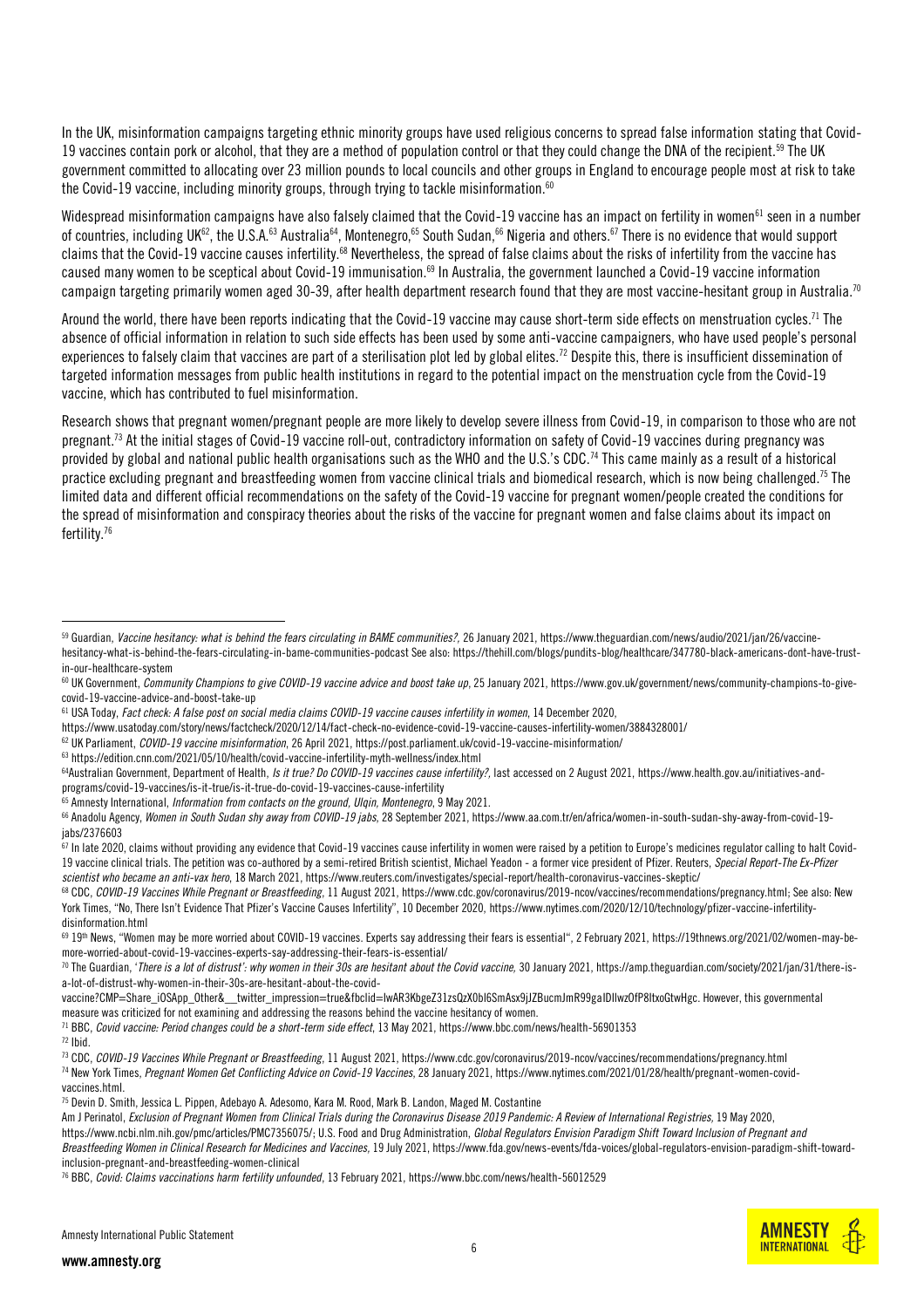Data from the U.S. shows low vaccination rates of pregnant people in general, and even lower vaccination rates among Hispanic and non-Hispanic Black women who are pregnant.<sup>77</sup> As of 11 August 2021, CDC has recommended Covid-19 vaccination for people who are pregnant, breastfeeding, trying to get pregnant or those who might become pregnant in the future.<sup>78</sup> Similarly, in England, pregnant women have been urged to get vaccinated against Covid-19 after data from Public Health England and General Practitioners suggested that the majority were not vaccinated.<sup>79</sup>

Providing credible, objective, evidence-based, timely and accessible information through public information campaigns and ensuring vaccine side effects are thoroughly assessed is an essential step to address the challenges posed by misinformation and its impact on vaccine hesitancy. Individuals should be able to make informed decisions about their health based on the best available scientific and public health information. To make this information truly accessible, states should make every effort to ensure it reaches all social groups, particularly the most marginalized and ensure no-one is left behind. An open debate about the advantages, risks, information gaps would ensure that individuals have the tools and the information necessary to make informed decisions.

Amnesty International calls on states to take active steps to identify and address concerns and questions around Covid-19 vaccine safety that have been caused by the spread of false and misleading information, particularly those targeting ethnic minority groups, women and people who can become pregnant, amongst others.

#### ADDRESSING DISTRUST IN HEALTH INSTITUTIONS BY MARGINALISED GROUPS

In the UK, surveys show that Black, Asian and other minority groups are less likely to express interest in getting the Covid-19 vaccine than white people.<sup>80</sup> According to a national UK study which surveyed 12,035 people, 71.8% of Black and 42.3% of respondents belonging to Pakistani and Bangladeshi ethnic groups said they were "unlikely or very unlikely" to take the Covid-19 vaccine.<sup>81</sup> Similarly, in North Macedonia, only 11.5% of Roma people said they plan to take the Covid-19 vaccine, while this number is lower in Hungary with only 9% of Roma people planning to take the vaccine. 8283

42% of LGBTQ adults responding to a study carried out in the United States early in the course of the pandemic said that they are likely to get vaccinated, while only 27% of Black LGBTQ adult respondents and 32% of bisexual women said they would likely get the Covid-19 vaccine.<sup>84</sup> Like the majority of countries, most States in the USA do not collect or report on vaccine uptake data disaggregated by sexual orientation or gender identity.

Different social, economic, cultural, geographic and environmental factors influence Covid-19 vaccine access and uptake for women, racial, ethnic minority groups, LGBTI people, and other marginalised groups, including structural inequalities and mistrust in health care institutions due to historic discrimination and abuse by health care providers.

"Any population that hasn't been given enough information and is being asked to do something by a system that has historically mistreated and given sub-standard service and treatment to, will be distrustful. So, I don't think it's a hesitancy specifically to the vaccine, but a hesitancy to blindly trust a healthcare system that has proven itself to be insufficient."

Dr. Jade Tamatea, Senior Lecturer, Department for Māori Health - Te Kupenga Hauora Māori, University of Auckland in New Zealand and member of the National Māori Pandemic Group - Te Rōpū Whakakaupapa Urutā

Amnesty International, Interview with Dr. Jade Tamatea, 24 September 2021

For example, Romani women in Europe have been subjected to forced sterilisation for over 50 years, primarily in Czechia and Slovakia.85 The discriminatory treatment of Roma continued during the Covid-19 pandemic, when the authorities in Slovakia imposed quarantines on Roma settlements, raising concerns over proportionality and lack of adequate socio-economic support. In the context of widespread discrimination in

<sup>79</sup> BBC, *Pregnant women urged to get jab as majority* unvaccinated, 30 July 2021, https://www.bbc.com/news/health-58014779



<sup>77</sup> CDC, *Percent of Pregnant People aged 18-49 years receiving at least one dose of a COVID-19 vaccine during pregnancy overall, by race/ethnicity, and date reported to CDC - Vaccine Safety Datalink, United States*, data as of 21 August 2021, last accessed on 28 August 2021, https://covid.cdc.gov/covid-data-tracker/#vaccinations-pregnant-women <sup>78</sup> CDC, *COVID-19 Vaccines While Pregnant or Breastfeeding*, 11 August 2021, https://www.cdc.gov/coronavirus/2019-ncov/vaccines/recommendations/pregnancy.html

<sup>80</sup> New York Times, In U.K., Concern Grows Over Vaccine Hesitancy Among Minority Groups, 25 January 2021[, https://www.nytimes.com/2021/01/25/world/europe/covid-vaccine](https://www.nytimes.com/2021/01/25/world/europe/covid-vaccine-minorities-uk.html)[minorities-uk.html.](https://www.nytimes.com/2021/01/25/world/europe/covid-vaccine-minorities-uk.html) See also[: https://www.theguardian.com/world/2021/jan/25/meera-syal-and-adil-ray-among-celebs-in-video-urging-covid-vaccine-take-up-by-ethnic-minorities](https://www.theguardian.com/world/2021/jan/25/meera-syal-and-adil-ray-among-celebs-in-video-urging-covid-vaccine-take-up-by-ethnic-minorities) <sup>81</sup> Robertson, S Reeve, L Niedzwiedz et al., *Predictors of COVID-19 vaccine hesitancy in the UK household longitudinal study*, May 2021, based on information collected between April 15, 2020 to January 23, 2021[, https://www.ncbi.nlm.nih.gov/pmc/articles/PMC7946541/](https://www.ncbi.nlm.nih.gov/pmc/articles/PMC7946541/)

<sup>83</sup> The Lancet, *COVID-19 vaccination among Roma populations in Europe*, July 2021, https://www.thelancet.com/journals/lanmic/article/PIIS2666-5247(21)00155-5/fulltext 84 Human Rights Campaign, *Covid-19 and the LGBTQ community: Vaccinations and the Economic Toll of the Pandemic*, [https://hrc-prod-requests.s3-us-west-](https://hrc-prod-requests.s3-us-west-2.amazonaws.com/files/documents/COVID-Vaccines-Brief-030821.pdf?mtime=20210308082122&focal=none)

[<sup>2.</sup>amazonaws.com/files/documents/COVID-Vaccines-Brief-030821.pdf?mtime=20210308082122&focal=none,](https://hrc-prod-requests.s3-us-west-2.amazonaws.com/files/documents/COVID-Vaccines-Brief-030821.pdf?mtime=20210308082122&focal=none) based on information collected between April 15, 2020 to January 23, 2021.

<sup>85</sup> Gwendolyn Albert & Marek Szilvasi, *Intersectional Discrimination of Romani Women Forcibly Sterilized in the Former Czechoslovakia and Czech Republic.* www.ncbi.nlm.nih.gov/pmc/articles/PMC5739354/; Al Jazeera, Zeljko Jovanovic, *Roma mistrust in governments is an obstacle to COVID-19 recovery*, 1 June 2021, [https://www.aljazeera.com/opinions/2021/6/1/roma-mistrust-in-governments-is-an-obstacle-to-covid-19-recovery:](https://www.aljazeera.com/opinions/2021/6/1/roma-mistrust-in-governments-is-an-obstacle-to-covid-19-recovery) See also: Deutsche Welle, *Slovakia issues apology for forced sterilizations of Roma women*, 25 November 2021, https://www.dw.com/en/slovakia-issues-apology-for-forced-sterilizations-of-roma-women/a-59926198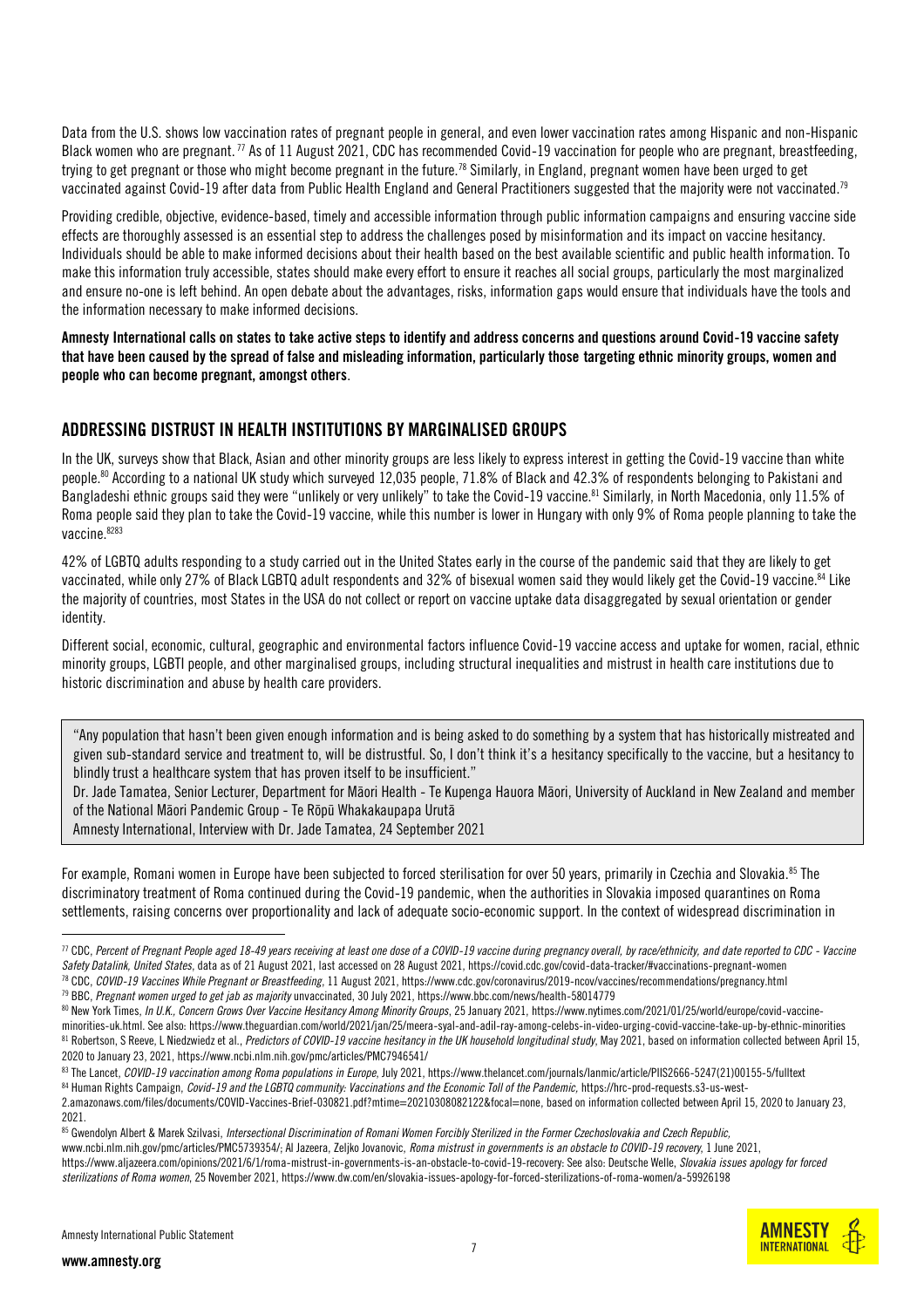access to education, employment or healthcare, including segregation of Romani women in the maternity wards, neglect, physical restraint and abuse during childbirth, $^{86}$  some members of Romani communities, particularly women, are reported to distrust health care institutions. $^{87}$ Discrimination and stigma towards Romani people in accessing other health services also compounds their reluctance to take the Covid-19 vaccine.<sup>88</sup> Slovakia and Czechia do not collect data on Covid-19 vaccine uptake disaggregated by ethnicity or gender. In August this year, the Covid-19 vaccination rate of Romani people in Slovakia was estimated to be only 7%, far below the national average of the general population.<sup>89</sup>

Other marginalised groups such as LGBTI populations in some countries also have a history of medical mistreatment and amongst other barriers may face outright denial of care due to discrimination.<sup>90</sup>

The CESCR has stated that States should acknowledge and take into account in their decision making processes around the delivery of health services, the impact of systemic discrimination particularly for "Indigenous people, ethnic, religious and linguistic minorities, groups experiencing racial discrimination, refugees, migrants and internally displaced people, communities discriminated on the basis of work and descent, people living in prisons and detention centres, people living with disabilities and people living in informal settlements, amongst others"  $^{\rm 91}$ .

The lack of trust in the healthcare system by marginalised and at-risk groups and those who have faced historic-discrimination shows that deep structural changes must be made to tackle discrimination and guarantee equal access to healthcare for all. As an urgent immediate step, Amnesty International calls on states to address the mistrust in health care institutions by racialized and ethnic minority groups, Indigenous and ethnic minority people, LGBTI people and other marginalized groups by providing targeted culturally sensitive messages related to vaccines and by ensuring participation of people from these communities in providing health care services and implementing vaccination plans.

## 4. IS THERE AN EFFORT TO ENSURE THAT ELIGIBILITY CRITERIA AND REGISTRATION PROCEDURES DO NOT CREATE NEW BARRIERS FOR ALREADY MARGINALISED GROUPS?

Inadequate and insufficient dissemination of information on procedures around accessing Covid-19 vaccines and procedures requiring online registration or identification numbers and/or identification documents have placed new practical barriers for different marginalized groups in many countries. In Jordan<sup>92</sup>, Egypt<sup>93</sup> and Lebanon,<sup>94</sup> for example, online registration requirement for accessing Covid-19 vaccines have, at least at some points of time, placed a new barrier for people with no internet and/or technology access. Refugees in several of these countries are facing the same or exacerbated challenges to register for vaccination as they do not have access to a smart phones and/or lack internet access.<sup>95</sup> Similarly, in April this year, Amnesty reported that in many countries in South Asiawhere people must register online to access Covid-19 vaccines, marginalised groups including Dalits, ethnic minorities, daily workers, garment workers, tea plantation workers are facing barriers in accessing Covid-19 vaccines due to limited access to technology.<sup>96</sup>

Another barrier to access vaccines for some marginalized groups is requiring identification documents, an official address or a national health card to register for vaccination. This is a particular barrier for people who are less likely to carry an identification document including ethnic minority

 $\overline{a}$ 

https://www.amnesty.org/en/documents/pol30/4082/2021/en/

**INTERNATIONAL** 

<sup>86</sup> Poradňa pre občianske a ľudské práva (Center for Civil and Human Rights), *Submission to the UN Special Rapporteur on violence against women concerning violations of reproductive rights of women belonging to Roma ethnic minority in Slovakia*, May 2019,

https://www.ohchr.org/Documents/Issues/Women/SR/ReproductiveHealthCare/Center%20for%20Civil%20and%20Human%20Rights%20Slovakia.pdf

<sup>87</sup> Al Jazeera, Zeljko Jovanovic, Roma mistrust in governments is an obstacle to COVID-19 recovery, 1 June 2021, https://www.aljazeera.com/opinions/2021/6/1/roma-mistrust-ingovernments-is-an-obstacle-to-covid-19-recovery

<sup>88</sup> Ibid.

<sup>89</sup> The Slovak Spectator, Someone faints, everyone else leaves. Roma are often scared of vaccination, 31 August 2021, https://spectator.sme.sk/c/22732564/someone-faints-everyoneelse-leaves-roma-are-often-scared-of-vaccination.html

<sup>90</sup> New York Times, *In Covid Vaccine Data, L.G.B.T.Q. People Fear Invisibility, 7 May 2021*, https://www.nytimes.com/2021/05/07/health/coronavirus-Igbtq.html

<sup>91</sup> CESCR, *Statement on universal and equitable access to vaccines for the coronavirus disease (COVID-19)*, E/C.12/2020/2, 15 December 2020, available at:

[https://docstore.ohchr.org/SelfServices/FilesHandler.ashx?enc=4slQ6QSmlBEDzFEovLCuW1AVC1NkPsgUedPlF1vfPMJkWuaq4cQpQv6lITVLtxnVJXSPaoQw4sk4hLso%2BxppPSLMq5FKpqwv](https://docstore.ohchr.org/SelfServices/FilesHandler.ashx?enc=4slQ6QSmlBEDzFEovLCuW1AVC1NkPsgUedPlF1vfPMJkWuaq4cQpQv6lITVLtxnVJXSPaoQw4sk4hLso%2BxppPSLMq5FKpqwvX2OdrCRfmFw8OwEDCBDpubC4wy8gyzz9) [X2OdrCRfmFw8OwEDCBDpubC4wy8gyzz9](https://docstore.ohchr.org/SelfServices/FilesHandler.ashx?enc=4slQ6QSmlBEDzFEovLCuW1AVC1NkPsgUedPlF1vfPMJkWuaq4cQpQv6lITVLtxnVJXSPaoQw4sk4hLso%2BxppPSLMq5FKpqwvX2OdrCRfmFw8OwEDCBDpubC4wy8gyzz9)

<sup>92</sup> Amnesty International, *information from contacts on the ground*, March 2021.

<sup>93</sup> Amnesty International, Egypt: Haphazard and flawed Covid-19 vaccine rollout fails to prioritize most at-risk, 29 June 2021, https://www.amnesty.org/en/latest/news/2021/06/egypthaphazard-and-flawed-covid-19-vaccine-rollout-fails-to-prioritize-most-at-risk/

<sup>94</sup> Amnesty International, *Public Statement, Refugees and COVID vaccinations: Part of the solution not always part of the plan*, 12 May 2021,

<sup>95</sup> Amnesty International, *Refugees and COVID vaccinations: Part of the solution not always part of the plan*, 12 May 2021,

https://www.amnesty.org/en/documents/pol30/4082/2021/en/; Amnesty International, Egypt: Haphazard and flawed Covid-19 vaccine rollout fails to prioritize most at-risk, 29 June 2021, https://www.amnesty.org/en/latest/news/2021/06/egypt-haphazard-and-flawed-covid-19-vaccine-rollout-fails-to-prioritize-most-at-risk/

<sup>96</sup> Amnesty International*, South Asian governments must ensure equitable access to Covid-19 vaccines*, 13 April 2021, https://www.amnesty.org/en/latest/news/2021/04/south-asiangovernments-must-ensure-equitable-access-to-covid-19-vaccines/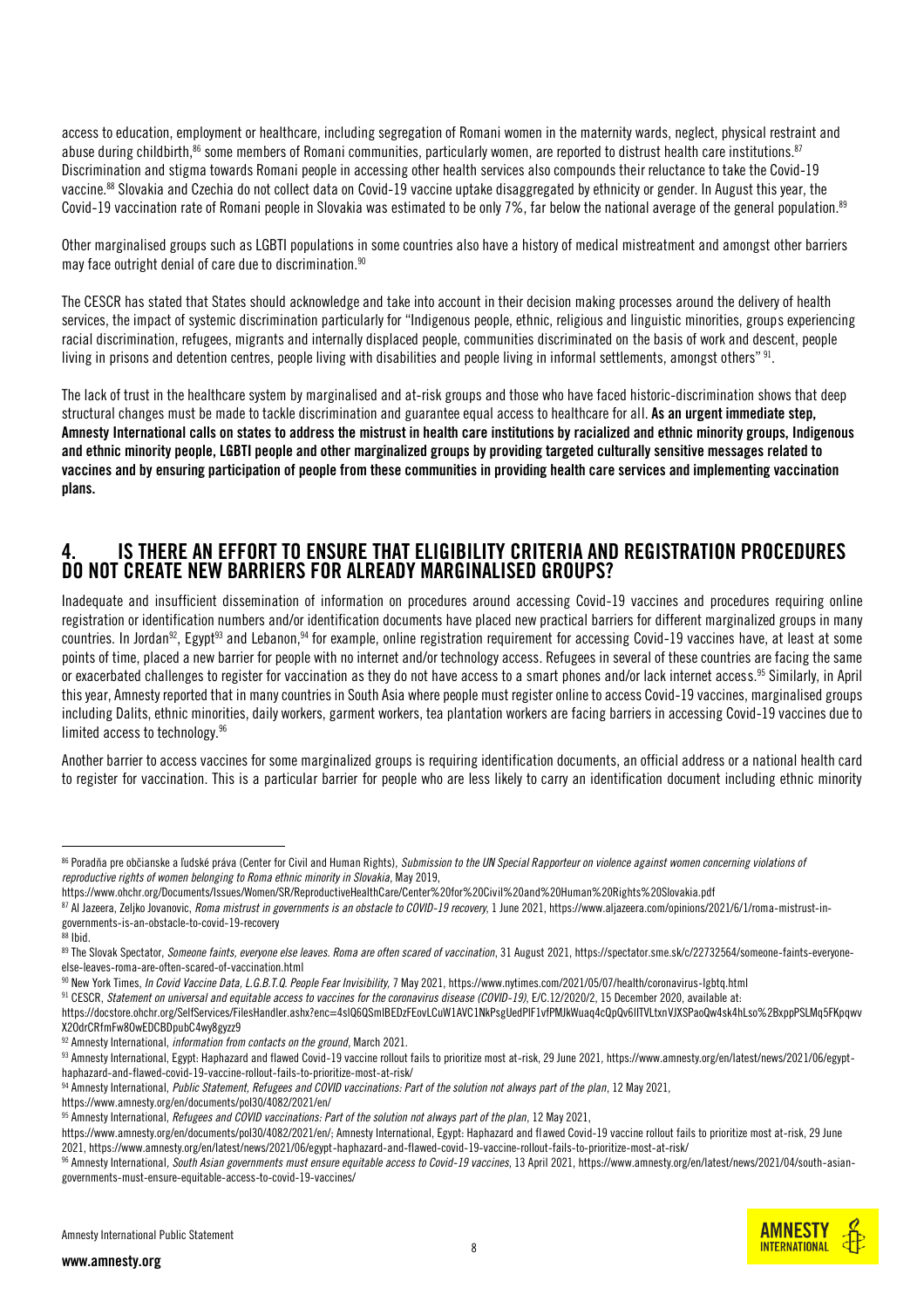groups for instance undocumented Roma throughout Europe<sup>97</sup> or undocumented migrants<sup>98</sup>. In Spain, civil society organizations have reported that different groups were practically excluded from accessing vaccines including elderly people legally reunited by family members residing in Spain, immigrants in an irregular administrative situation, who are mostly women, or homeless people.<sup>99</sup>

In South Africa, a series of surveys examining current vaccine acceptance and hesitancy rates have found that people living in rural areas and informal settlements are less likely to get vaccinated because of lack of transportation to vaccine facilities.<sup>100</sup>

Amnesty International calls on states to account for the different circumstances and needs of marginalized groups in decision-making processes around registration procedures for accessing vaccines and to ensure that registration requirements do not create new logistical barriers for accessing Covid-19 vaccines for already marginalized groups.

Amnesty International calls on states to ensure non-discriminatory access to vaccines by providing alternative registration procedures and providing access to information around vaccination procedures, amongst others, for people who have no or limited access to internet or technology, people without formal identification documents or addresses, people living in rural and isolated areas, people with difficulties accessing transportation, and other people facing practical barriers in accessing Covid-19 vaccines. States should undertake targeted efforts to communicate information on registration procedures for accessing Covid-19 vaccines in languages spoken in that country and in culturally appropriate ways.

## 5. IS THERE EFFECTIVE PARTICIPATION OF CIVIL SOCIETY, PARTICULARLY REPRESENTATIVES OF AT-RISK GROUPS, IN THE DECISION-MAKING AROUND NATIONAL VACCINE ALLOCATION AND ROLL-OUT PLANS?

"In order for the Covid response to work for Māori it needs to be led by Māori and for Māori. Māori have suffered worse in every previous epidemic or pandemic event. Because of our 50-year Māori-led revival, we are stronger than at any other time in our history to fight against a pandemic. During Covid, Māori-led strategies overcame a deficit in testing, the strength of our support for families means we have for the first time the lowest ratio of cases than any other group. Last year the rate of Covid in areas with Māori-led checkpoints was half that of other areas without Māori checkpoints."

Dr. Rawiri Taonui, writer, researcher and expert on Indigenous Peoples' rights from New Zealand Amnesty International, Interview with Dr. Rawiri Taonui, 4 September 2021

The UN High Commissioner for Human Rights emphasised that "civil society and communities should be able to participate meaningfully in the development of vaccine distribution protocols and in policies concerning prioritisation of allocations".<sup>101</sup> Transparency, the right to information and meaningful effective participation of civil society representatives and representatives from at-risk populations must be at the core of decisionmaking processes on national vaccine allocation plans.<sup>102</sup>

At the present time, progress in the Covid-19 vaccine roll out differs amongst countries, some have made substantial progress and others are only now beginning their vaccination roll-out. Depending on their different contexts, countries creating or updating their vaccination plans should consult widely civil society representatives and representatives from at risk populations. Likewise, civil society and at-risk groups should be involved at all stages of implementation of the roll-outs plans, including monitoring and evaluation.

In August 2020, Indigenous and human rights organisations in Ecuador, in the Amazon region said they were not adequately consulted in the development of the Protocol for the prevention and care of Covid-19 amongst Indigenous people, and that it did not reflect their demands.<sup>103</sup> They also said they had been excluded from the Emergency Operations Committees responsible for implementing the plan.<sup>104</sup> To Amnesty Internationals'



<sup>97</sup> The Lancet, Ed Holt, *COVID-19 vaccination among Roma populations in Europe*, July 2021, https://www.thelancet.com/journals/lanmic/article/PIIS2666-5247(21)00155-5/fulltext <sup>98</sup> Marlene Panara, *COVID-19: The long road to vaccination for undocumented migrants*, 4 June 2021, https://www.infomigrants.net/en/post/32689/covid19-the-long-road-tovaccination-for-undocumented-migrants

<sup>99</sup> Amnistia International, *ONG reclaman que las poblaciones vulnerables tengan garantizado su acceso a las vacunas de la Covid-19 en España*, 29 April 2021,

[https://www.es.amnesty.org/en-que-estamos/noticias/noticia/articulo/organizaciones-de-la-sociedad-civil-reclaman-que-las-poblaciones-vulnerables-tengan-garantizado-su-acceso](https://www.es.amnesty.org/en-que-estamos/noticias/noticia/articulo/organizaciones-de-la-sociedad-civil-reclaman-que-las-poblaciones-vulnerables-tengan-garantizado-su-acceso-a-las-vacunas-de-la-covid-19-en-espana/)[a-las-vacunas-de-la-covid-19-en-espana/.](https://www.es.amnesty.org/en-que-estamos/noticias/noticia/articulo/organizaciones-de-la-sociedad-civil-reclaman-que-las-poblaciones-vulnerables-tengan-garantizado-su-acceso-a-las-vacunas-de-la-covid-19-en-espana/)

<sup>100</sup> Mail & Guardian, *Low vaccination rates due to access issues and misinformation*, 21 August 2021,

https://mg.co.za/health/2021-08-21-low-vaccination-rates-due-to-access-issues-and-misinformation/

<sup>101</sup> OHCHR, *Human Rights and Access to Covid-19 Vaccines*, 17 December 2020, page 4[, https://www.ohchr.org/Documents/Events/COVID-19\\_AccessVaccines\\_fGuidance.pdf](https://www.ohchr.org/Documents/Events/COVID-19_AccessVaccines_fGuidance.pdf) <sup>102</sup> CESCR, General Comment No.16, The Equal Treatment of Men and Women to the Enjoyment of All Economic, Social and Cultural Rights (Article 3 of the International Covenant on *Economic, Social and Cultural Rights)*, E/C.12/2005/4, 11 August 2005. See also: Amnesty International, *A fair shot, ensuring universal access to covid-19 diagnostics, treatments and vaccines*, 2020, page 24[, https://www.amnesty.org/download/Documents/POL3034092020ENGLISH.PDF](https://www.amnesty.org/download/Documents/POL3034092020ENGLISH.PDF)

<sup>103</sup> Amnesty International, *Urgent Action: Covid-19 threatens Indigenous people's lives*, 28 August 2020, https://www.amnesty.org/download/Documents/AMR2829432020ENGLISH.pdf <sup>104</sup> Ibid.